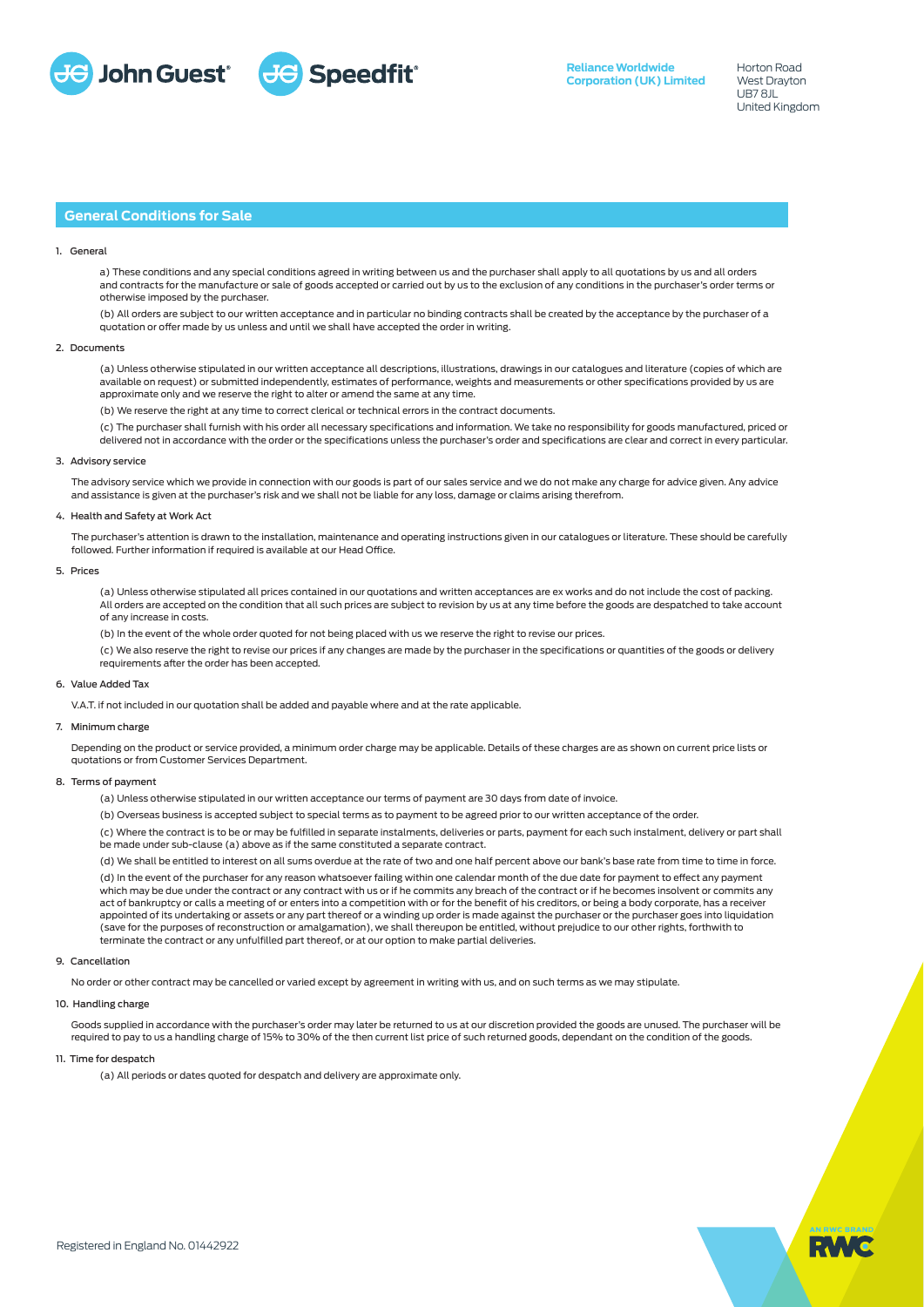

# **General Conditions for Sale**

(b) We shall be entitled, without liability on our part and without prejudice to our other rights, to terminate the contract or any unfulfilled part thereof, or at our option to suspend or make partial deliveries, if the completion or the manufacture of the goods by us or by our suppliers is prevented, hindered or delayed whether directly or indirectly by reason of the purchaser failing to furnish necessary information or instructions, or of any strikes, lockouts, fire, flood, accident or damage to goods or delay in obtaining or inability to obtain through scarcity of materials, or any other cause whatsoever beyond our or our suppliers' reasonable control, whether such cause exists at the date of the order or not.

### 12. Delivery and risk in goods

(a) Unless otherwise expressly agreed in writing, or as otherwise herein provided, delivery of the goods shall be deemed to be made when we have notified the purchaser that the goods are ready for despatch from our works and the risk in the goods shall thereupon pass to the purchaser. We shall not in any event be under any obligation to give to the purchaser the notice specified in Section 32 (3) of the Sale of Goods Act 1979.

(b) Notwithstanding that our prices are ex works we are prepared by special contract to procure carriage or freight and insurance on behalf of the purchaser and at his cost in which event we shall be under no liability for damage in transit loss or damage to the goods beyond the point of which we contract to deliver the same.

The following provisions shall apply in relation to all deliveries of goods:

(i) we will entertain no claim for damage in transit, shortage of delivery or loss of goods, unless in the case of damage in transit or shortage of delivery a separate notice in writing is given to the carrier concerned and to us within three days of the receipt of the goods, followed by a complete claim in writing within five days of receipt of the goods and in the case of loss of goods, a separate notice in writing is given to the carrier concerned and to us and a complete claim in writing made within thirty days of the date of consignment;

(ii) where goods are accepted from the carrier concerned without being checked the delivery book of the carrier concerned must be signed ' not examined';

(iii) we shall have the right to attend at the purchaser's premises to inspect any goods in respect of which any such claim is made and the purchaser shall retain such goods until we shall have inspected such goods or until we shall have notified the purchaser that we do not wish to inspect such goods;

(iv) any breach of this condition shall dis-entitle the purchaser to any allowance in respect of the claim.

(d) Without prejudice to our other rights, should the purchaser fail for any reason to send us forwarding instructions within ninety days after the date of our notification that the goods are ready for despatch or to accept delivery of the goods we shall be entitled at the purchaser's risk and expense to store the goods and/or to procure or effect storage of the goods elsewhere. Goods so stored shall be paid for as if they had been despatched and/or accepted.

## 13. Property in the goods

Until further payment has been received by us for all goods whatsoever supplied at any time by us to the purchaser:

(a) property in the goods shall remain in us;

(b) subject to sub-clauses (c) and (d) below the purchaser shall be at liberty to sell the goods in the ordinary course of business on the basis that the proceeds of sale shall be our property and that the purchaser shall account to us on demand;

(c) we may at any time revoke the purchaser's power of sale by notice to the purchaser if the purchaser is in default for longer than seven days in the payment of any sum whatsoever due to us or if we have bona fide doubts as to the solvency of the purchaser;

(d) the purchaser's power of sale shall automatically cease if the purchaser becomes insolvent or commits any act of bankruptcy or calls a meeting of or enters into a composition or arrangement with or for the benefit of his creditors, or being a body corporate has a receiver appointed of its undertaking or assets or any part thereof or a winding-up order is made against the purchaser or the purchaser goes into liquidation (save for the purposes of reconstruction or amalgamation);

(e) upon determination of the purchaser's power of sale under sub-clause (c) or (d) above the purchaser shall place the goods at our disposal and we shall be entitled to enter any premises of the purchaser for the purpose of removing such goods from the premises.

#### 14. Special tools or dies

Where it is necessary for us to manufacture or to purchase special tools, dies, jigs, mandrills in order to execute a contract the purchaser will be charged with a proportion of the cost of such special tools. Any such tools remain our property even when the purchaser has been charged with part of the cost.

#### 15. Tests and performance

(a) Our goods are, where practicable, submitted to our standard test before delivery. If special tests are required, these shall be made at our premises unless otherwise agreed, and will be charged extra.

(b) We accept no liability for failure to attain any performance figures quoted by us unless we shall have specifically guaranteed them with an agreed sum as liquidated damages and the purchaser has suffered loss by reason of the failure to attain the figures quoted.

(c) Any particulars of weights and measurements, power and consumption, power output or performance relating to the goods and like matters furnished by us to the purchaser in our catalogues, literature or otherwise, are approximate and are intended only to present a general idea of the goods to be supplied and unless previously agreed specifically in writing shall not form part of the contract.

# 16. Faults and defects and exclusion of liability

(a) We warrant that if within twelve months of delivery of the goods to the purchaser the purchaser returns immediately to our premises any of the said goods which he considers to be defective, carriage paid, properly packed and clearly marked with the purchaser's full name and address and any other information such as serial numbers which may be necessary to enable the goods to be identified, together with a complete description of the respects in which it is alleged that the goods are defective, such goods will be examined and should we be satisfied that the goods are defective, they will be repaired or new goods will be supplied in exchange and the goods so repaired or such new goods will be delivered to the purchaser free of charge at our premises.